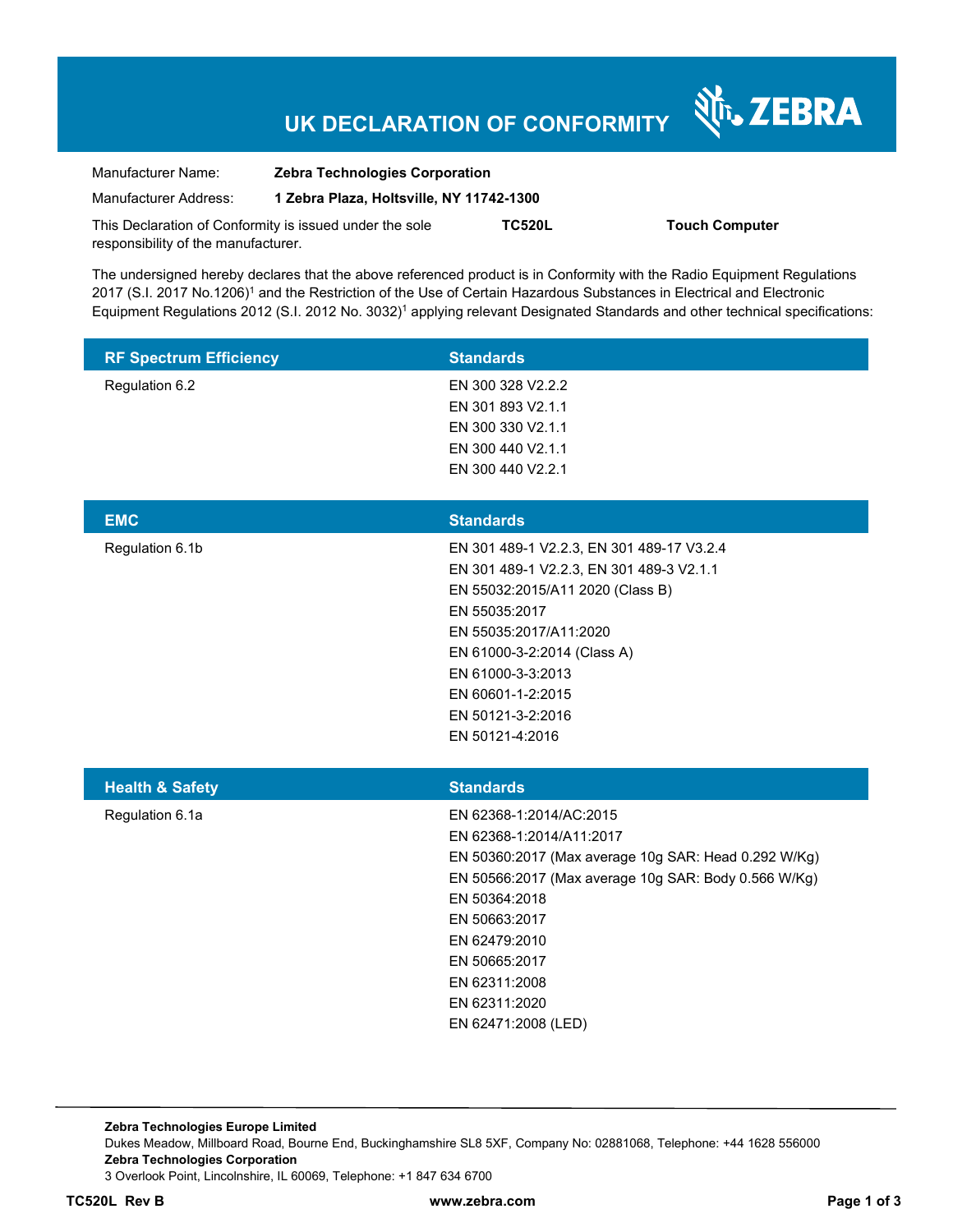### **UK DECLARATION OF CONFORMITY**



#### **Environmental Standards**

Restriction of the Use of Certain Hazardous Substances in Electrical and Electronic Equipment Regulations

EN 50581:2012 EN IEC 63000:2018

With regard to the Radio Equipment Regulations 2017 (S.I. 2017 No.1206)<sup>1</sup>, the conformity assessment procedure referred to in regulation 41(4)(a) and detailed in Schedule 2 has been followed.

1 As amended by applicable EU withdrawal legislation implemented at the time of issuing this declaration

#### **Signed on behalf of Zebra Technologies Corporation**

*(Signature of authorized person)* Marco Belli Rev: B Sr. Manager, Regulatory Date: 23 November 2021 Place: Bourne End, UK

**TC520L Rev B www.zebra.com Page 2 of 3**